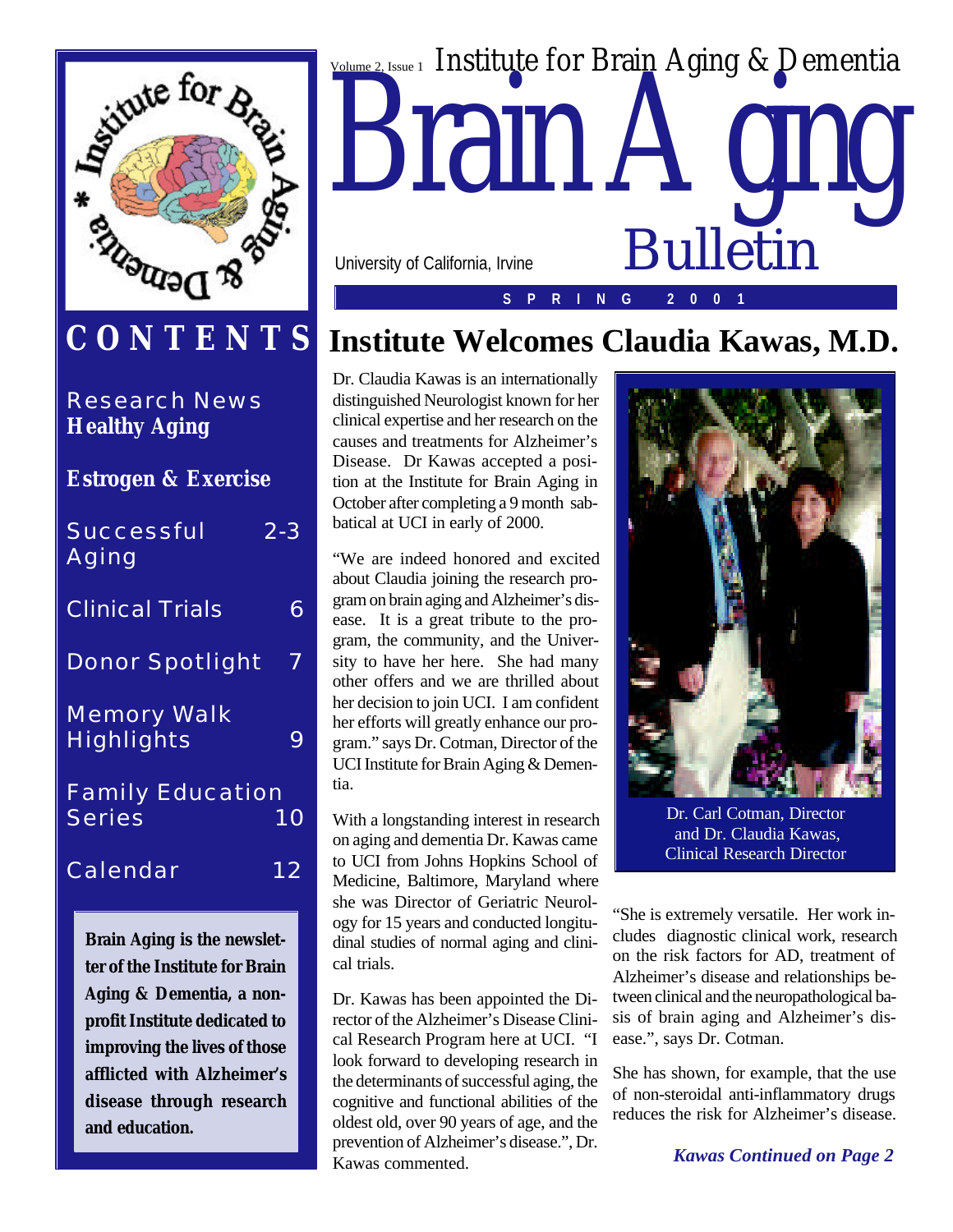### **UCI Institute for Brain Aging & Dementia**

## **Successful Aging Program**:

## A Partnership for Discoveries on Healthy Aging

#### *Julene Johnson, Ph.D.*

Once upon a time, most people believed that getting older was associated with a gradual "downward slide" of both physical and cognitive abilities. Then one by one, individuals who were aging gracefully appeared on the doorsteps of scientists and finally convinced them to study how and why some people function extremely well into advanced age. We listened to these folks, and in 1994, the Institute for Brain Aging and Dementia at UC Irvine founded the Successful Aging Program. The purpose of the program is to study the cognitive and brain characteristics that are associated with healthy aging. The Successful Aging Program is supported by an Alzheimer's Disease Research Center grant from the National Institutes on Aging.

There are currently 225 healthy seniors who are enrolled in the Successful Aging Program.

Many of the participants live in Laguna Woods and Regent's Point or participate in Oasis (Newport Beach) and range in age from 48 to 96 years. Each successful ager participates in an annual battery of tests that evaluates learning and memory, language, and visual-spatial skills. The results from these tests help us to understand what happens to language and memory skills throughout the lifespan. The successful agers also agree to donate their brains after passing so that researchers can also study the cellular changes that occur with healthy aging. Being able to study brains of individuals who have been studied for many years provides invaluable clues and hints about aging successfully.

With the recent recruitment of Dr. Claudia Kawas, an internationally known researcher on healthy aging, we plan to ex-

**UCI IS A DEMENT OF BRAIN Aging Agency** Specifically, we will focus on folks who are over 85 years of age because we have the least amount of information about what happens in the 8th and 9th decade and beyond. We are very excited to

learn more from these "super successful agers". It is only through partnerships like this that we are able to make important future discoveries about the mysterious phenomenon that we are all doing: AGING.

## **A Great Ager**

Mrs. Mary Betsey Gamer (93 years young), has been a participant in the Successful Aging Program since 1995. She credits her successful aging to 30 years of transcendental meditation. After taking a course on the topic, she began meditating twice a day and has not stopped since then. She also gives a lot of credit to her cat Muffin who is her "joy". After the death of her husband, she adopted Muffin who was an abused cat. Once Muffin left enough clues that he was a true "outdoor cat" (i.e., eating phone cords and screens), they got along fabulously. "I had to be 87 before I got a pet.", she says with a twist of wit. Mrs. Gamer also enjoys an active concert schedule and attends 3 concert series including the LA Philharmonic. She also participates in several clubs in Laguna Woods such as the Cat

Club and Garden Club.

**Mary Gamer, Successful Aging Participant** *-photo by Ed Gray*

> Mrs. Gamer has never enjoyed exercise. In fact, she says that she is a "born couch potato". In her younger years, she stayed at home and knitted for exercise. But after an angioplasty, she began following a Dean Ornish's exercise and diet recommendations. She went to the gym 3 times a week and maintained a good diet.

> Another striking characteristic about Mrs. Gamer is her witty sense of humor and positive attitude. She says, "I have never gotten arrested. I'm not mad at anybody. I'm not prejudiced."

> Mrs. Gamer was born in St. Louis, Missouri in 1907 and graduated from Washington University in 1929. She was an elementary school teacher. She was also married for 63 years and has 2 children.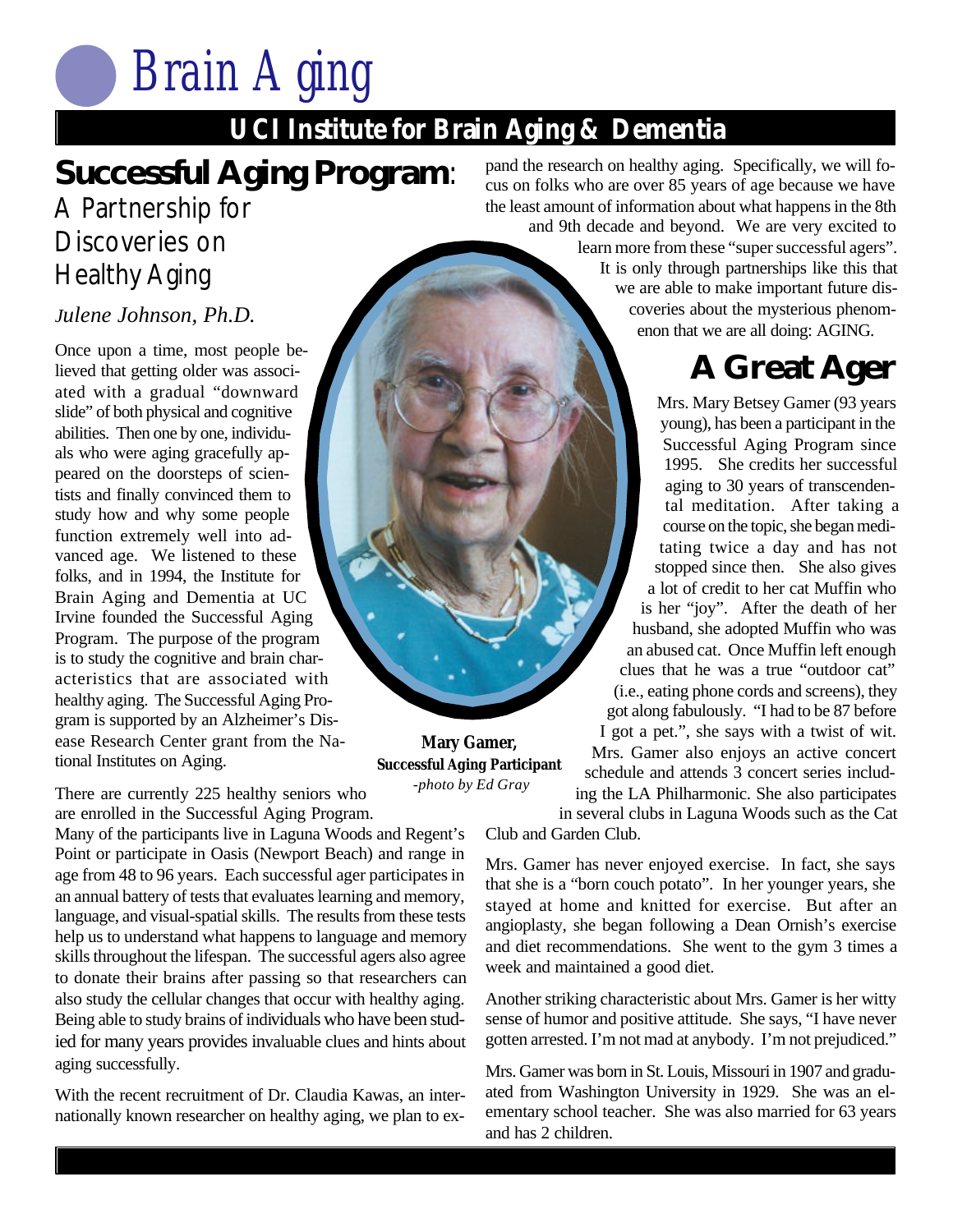### **UCI Institute for Brain Aging & Dementia**

## **Outstanding Community Friend Joyce Tucker is Recognized**

**Successful Aging volunteer staff member Joyce Tucker has been chosen to receive the Lauds and Laurels Award for Outstanding Community Friend by the UCI Alumni Association for the year 2000**. Joyce has been volunteering with the Successful Aging Program at the Institute since 1994 when there were as few as 20 healthy control subjects who needed annual assessment. Joyce conducted assessments, scored results and recruited participants. Due to her diligence, the program has grown



to a control population of 300.

When Carl Cotman first met with Joyce to see if he might have a volunteer opportunity that would interest her, she stressed that she wanted to do

*Award Recipient Joyce Tucker*

something significant. "We provided that opportunity and she in turn has performed a job far more comprehensive than we ever imagined possible. She is creative, dedicated and energetic. More than that she is incredibly generous with her time and resources. She gives from her heart and puts everything behind her conviction in order to make a difference. I challenge you to show me any volunteer more deserving of this award.", says Cotman, Director of the Institute for Brain Aging & Dementia.

Joyce was nominated for the Lauds and Laurels award by Dr. Cotman and the Dean of the UCI College of Medicine, Thomas Cessario, who commented, "The Health Sciences area has been fortunate to have many tireless volunteers who are willing to work diligently and cheerfully over the years. However, few stand out as brilliantly as Joyce does, with her enthusiastic 'can do' attitude and her unstoppable sense of initiative. Dr. Cotman and the staff of the Institue for Brain Aging speak frequently with gratitude and respect for Joyce's good work. We realize that there are many worthy causes to which Joyce might turn her attention. We are grateful that she has chosen to dedicate her time, her creativity and her heart to help advance our understanding of healthy aging."

Joyce's willingness to visit and test many "successful agers" in their homes has contributed to the success of this program, as many individuals would not participate if they had to drive to campus. Joyce spends a considerable amount of time with these individuals, getting to know them and learn about their lives. Her willingness to go the extra mile and her genuine concern for these people are invaluable to our program. Without Joyce's dedication during the past 7 years, the Successful Aging Program would never have succeeded. It is timely and suitable that Joyce be recognized for her efforts. Congratulations Joyce! From the entire staff at the UCI Institute for Brain Aging & Dementia.



*Dr. Johnson, Kim Bailey, Linda Scheck & Dr. Cotman*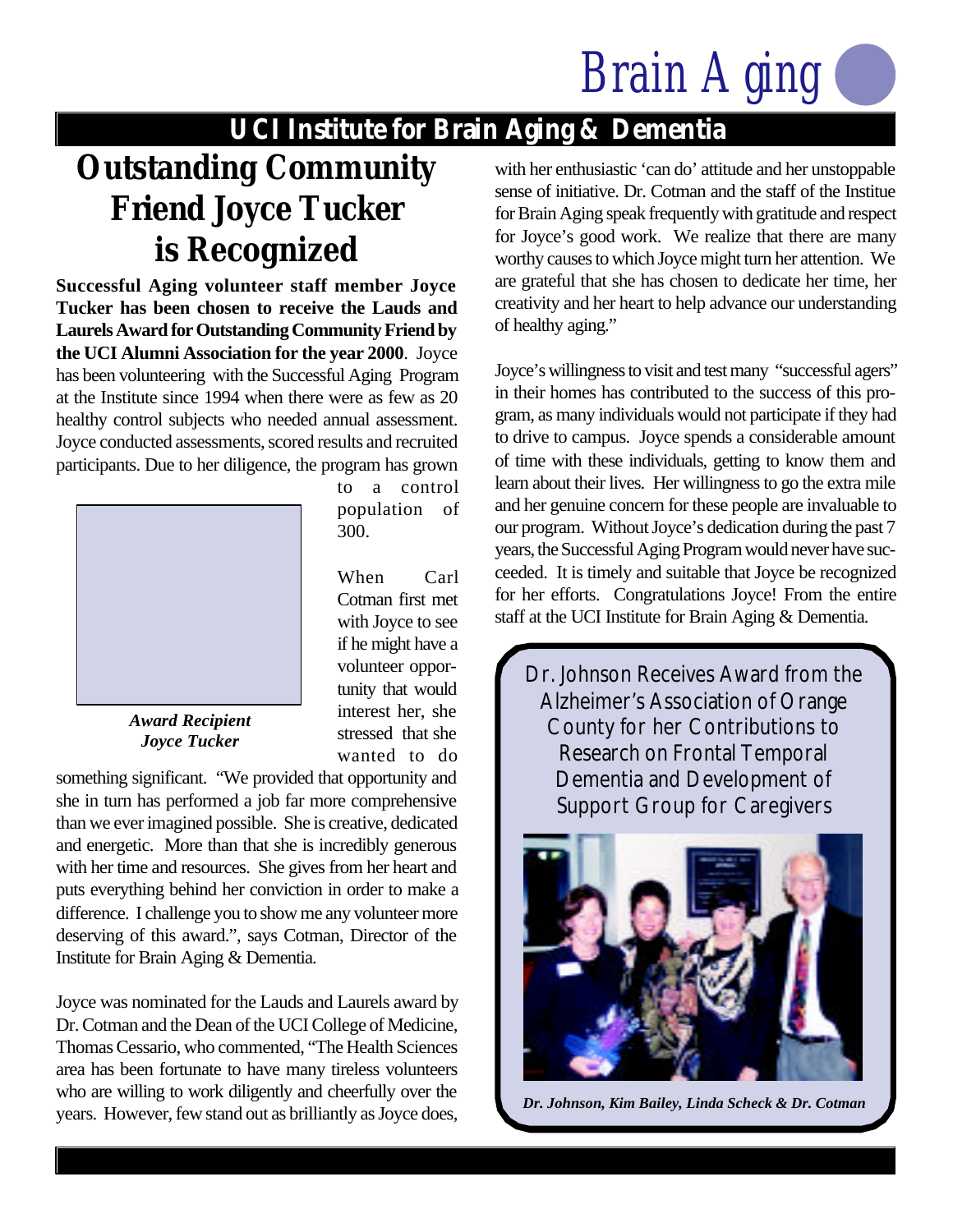

#### **UCI Institute for Brain Aging & Dementia UCI Institute for Brain Aging & Dementia**

**A Special "Goodbye" to all of my Friends!**

Over the past 7 years with the UCI Alzheimer's Disease Research Center and Institute for Brain Aging I have been fortunate to establish many wonderful relationships with an amazing group of researchers, clinicians, staff and families. My experiences at UCI as a whole have shaped my life in many ways and the memories of patients and their families will be unforgettable to me. It is, however, with both happiness and sadness that I must say "farewell" to my friends and family at UCI. I am very excited to say that my new home will not be far away at the Alzheimer's Association of Orange County. My new role as Director of Communications will afford me the opportunity to continue to promote the state-of-theart research and clinical programs conducted at the Institute for Brain Aging and Dementia. I am looking forward to working with my UCI collegues and the many families I served during my tenure in a slightly different capacity. Since many folks have already inquired, I do plan to co-captain the UCI Team at the annual Memory Walk in 2001. I hope to see you there!

-Elizabeth Eastin

## **Clinical Trials Update**

### **Currently Enrolling Trials**

#### **For Men Only: Testosterone Trial**

A new preparation of **Testosterone** gel, available in a patch form, will be tested for its ability to improve cognition (mental processing) in male patients with Alzheimer's disease. Simultaneously, we will be testing the ability of the compound to improve memory and cognition in normal male control subjects who do not have Alzheimer's disease.

#### **For Women Only: Estrogen Prevention Study**

We are fortunate to be opening a prevention study that is part of a federally funded study from Columbia University, in which women with a family history of dementia are randomly assigned to estrogen replacement therapy versus no therapy for a period of three years. This study builds upon our previous research (that was published in February 2000 in JAMA) that clearly showed the lack of effectiveness that estrogen therapy had for women with a mild to moderate stage of Alzheimer's disease. The question that remains to be answered by this new study is whether estrogen can prevent the onset of Alzheimer's disease in women who are susceptible to the disease by family history. For this study we are looking for women at least 65 years of age who are not taking estrogen replacement therapy, and who have a family history of dementia in a first degree relative. Once enrolled in the study, women will visit our clinical site every 6 months for the three-year treatment period for follow-up. Clinical evaluations with memory testing at one-year intervals will allow us to monitor the benefit that estrogen therapy may

have for these women. If interested, please contact our Clinical Trials Coordinator, Ms. Ortiz at (949) 824-8726.

**For more information on clinical trials at our center, please contact Catherine McAdams-Ortiz, RN, MSN, GNP (949)824-8726 or Hyunmie Kim, RN, MSN, GNP at (949) 824-8136.**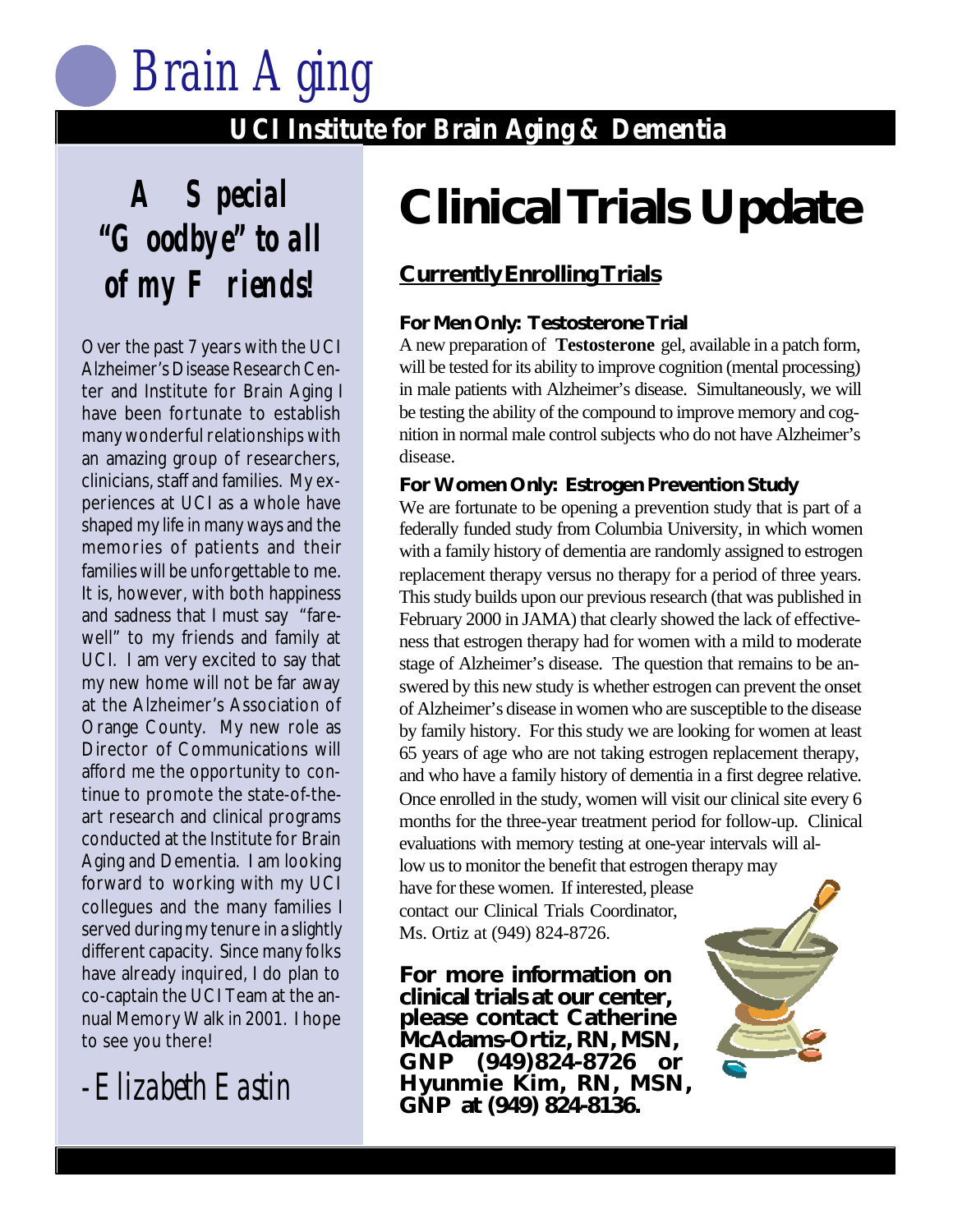## **UCI Institute for Brain Aging & Dementia**

## **What is Normal Aging?**

Article by Liz Head Institute for Brain Aging & Dementia

The of the important questions being studied at the Institute is what constitutes normal brain aging and how normal aging is different from the development of Alzheimer's disease. We and others have looked at tisne of the important questions being studied at the Institute is what constitutes normal brain aging and how normal aging is different from the development sues from a number of healthy elderly control individuals, including several samples from people over the age of 100 years.

It is becoming increasingly clear that individuals with no pathology, including a lack of neurofibrillary tangle formation and senile plaque accumulation, is relatively rare. Indeed, most individuals over the age of 70 years have some mild pathology. What is interesting is that the extent of this pathology does not reach levels of that seen in Alzheimer's disease; healthy individuals appear to be able to slow the accumulation of pathology and neurons remain healthy despite existing mild pathology. This is striking because even the brains of individuals over the age of 100 years resemble those of individuals 30 years younger! Why is this the case? There may be a number of factors influencing successful brain aging. It is possible that the brains of normal individuals are able to absorb and implement countermeasures to deal with existing pathology. For example, individuals achieving higher education levels or who engage in intellectually challenging activities show a lower risk? Or lower age of onset .

Further, these findings suggest that factors such as exercise, estrogen replacement therapy, antioxidants and/or antiinflammatories may not only serve as a potential treatment for AD but also may prevent the development of further pathology and promote successful brain aging. Additional epidemiological studies, clinical trials and interpretation with respect to existing brain pathology will provide us with a clearer understanding. The continued support of the community in our Successful Aging Program provides crucial information that helps our scientists identify important factors to promote healthy aging and to prevent Alzheimer's disease.

**2001 Annual Alzheimer's Disease Research Conference**

**Alzheimer's Disease Research: Diagnostic Subtypes, New Treatments, and Hope for Prevention**

## **May 11, 2001**

#### **Topics will include:**

•Differences in Symptoms and Care of Alzheimer's Disease, Frontotemporal Dementia and Dementia with Lewy Bodies

- •Amyloid vaccine: Possible New Therapeutic Intervention for Alzheimer's Disease
- •Prevention Studies in Alzheimer's Disease

•Case Presentations: Early changes, pathological changes

### **Speakers include:**

Dale B. Schenk, Ph.D. •Claudia Kawas, M.D.• Cordula Dick-Muehlke, Ph.D.• Malcolm Dick, Ph.D.• Carl Cotman, Ph.D.• Arnold Starr, M.D.• Ron Kim, M.D.• Steven Potkin, M.D.•





UCI Institute for Brain Aging and The Alzheimer's Association of Orange County

**For more information or to register, please call 714-283-1111**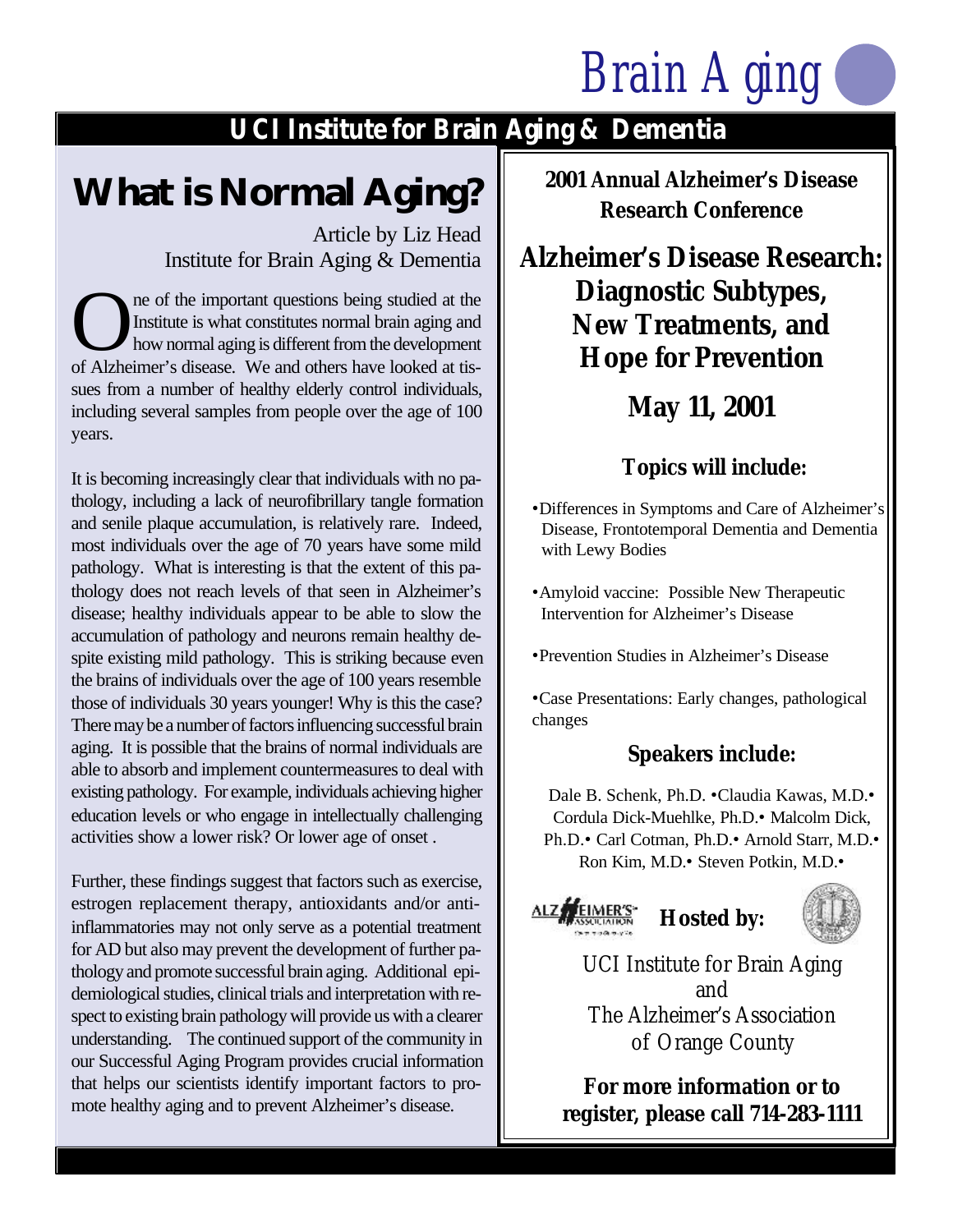## **UCI Institute for Brain Aging & Dementia**

## **UCI Institute for Brain Aging & Dementia Abstract Title: Estrogen and Exercise interact to regulateBDNF mRNA in the hippocampus.**

#### **N.C. Berchtold\*; C.J. Pike; P. Kesslak; C.W. Cotman.**

Both exercise and estrogen provide multiple health benefits, including protection against osteoporosis, improved cardiovascular health, stabilized mood, and improvement in cognitive function. Because of the beneficial effects on cognitive function, we have investigated how estrogen and exercise can interact to regulate brain-derived neurotrophic factor (BDNF), a molecule that affects brain health and is important in learning and memory.

#### **1) What are our findings?**

Studying rats, we have found that estrogen and exercise both increase gene levels of BDNF in the hippocampus, a brain structure that is critical for learning and memory. In addition, we have found that estrogen itself stimulates physical activity.

In the absence of estrogen, such as occurs in menopause, BDNF levels decrease to about 60% of normal levels in the hippocampus. Previously we have found that several days

of exercise can increase BDNF levels in the hippocampus. Unexpectedly, this effect of exercise is lost when estrogen has been absent from the body for a long time. On the other hand, estrogen-replacement therapy for several weeks restores BDNF levels in the hippocampus. In addition, when animals are allowed to exercise while receiving estrogenreplacement therapy, BDNF levels increase further than with either treatment alone (exercise or estrogen-replacement), in some regions of the hippocampus.

An unexpected finding from this study was that the level of estrogen effects physical activity. Specifically, when estrogen levels are low or absent, animals exercise less than animals with normal levels of estrogen. However, when these estrogen-deprived animals

received estrogen-replacement therapy, their activity levels increased back to normal levels within a few days. Thus, exercise and estrogen may be part of a positive feedback loop that provides combined benefits to ensure the maintained health and functioning of the brain, as shown in the diagram below.

#### **2) Why are these results new and interesting?**

These findings are exciting because BDNF improves the health and functioning of neurons, and is important in learning and memory. When BDNF levels decrease, neurons are more susceptible to injury, particularly neurons in the hippocampus, and learning and memory are impaired. In fact, BDNF levels are decreased in Alzheimer's disease, a disease where neurons in the hippocampus become impaired and die. Our study shows that levels of BDNF are increased by both exercise and estrogen, two factors that are important for maintaining good physical and mental health with aging.



## **New Support Group for Caregivers of Patients with Lewy Body Dementia**

An educational and support group for caregivers of patients with Lewy Body dementia began to meet in June of 2000 and will meet monthly on the first Wednesday of each month at 9am on

the UCI Campus. Co-facilitators are Kim Bailey of the Alzheimer's Association of Orange County and Elizabeth Eastin of the UCI Alzheimer's Disease Research & Treatment Center. For more information about the group, please contact Elizabeth Eastin at (949) 824-8135.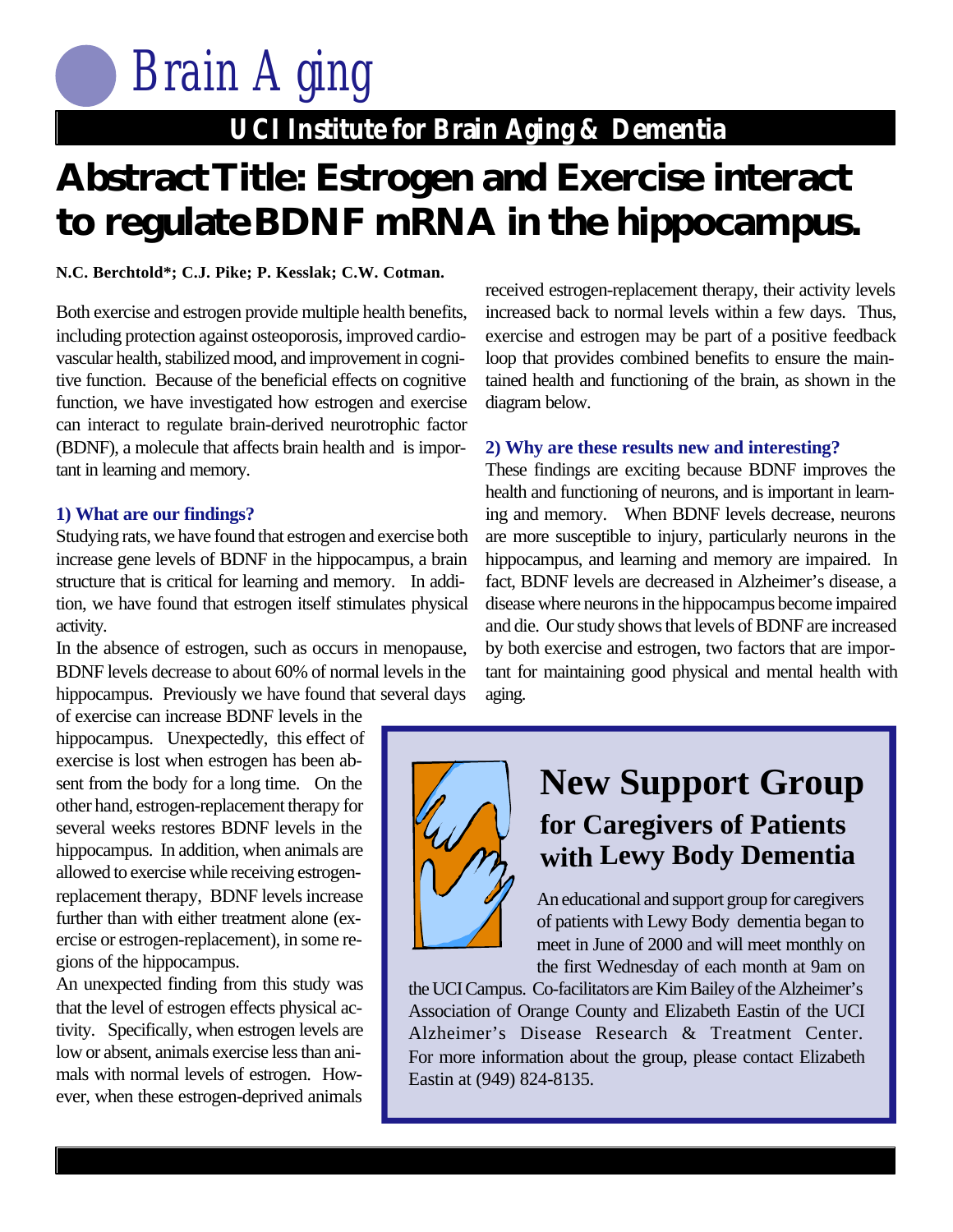## **UCI Institute for Brain Aging & Dementia**

#### **3) How are our findings important clinically?**

Our finding that BDNF decreases in the absence of estrogen is important clinically, because in women, estrogen levels drop at menopause. Furthermore, our research shows that there is a "double-negative" effect of low estrogen, because in the absence of estrogen, exercise can no longer increase BDNF levels. Interestingly, our research suggests that part of the beneficial effects of estrogen on physical and mental health is indirect, via increasing physical activity and interaction with the environment. In fact, there is a large clinical and epidemiological literature that is consistent with this novel view on the mechanisms underlying beneficial effects of estrogen.

#### **4) These findings confirm and expand upon previous work by ourselves and others:**

These findings have been submitted in a manuscript, which is currently undergoing review for publication. Our observations that estrogen-deprivation decreases and estrogen replacement increases hippocampal BDNF gene expression levels confirm previous reports on the regulation of BDNF by estrogen. In addition, we have previously reported that exercise increases BDNF gene expression in the hippocampus in normal adult male rats.

There are several novel findings from this study: 1) exercise increases BDNF levels in female animals, similar to the effect of exercise that we have previously reported in male animals, 2) long-term estrogen deprivation disrupts BDNF gene regulation by exercise, such that the beneficial increase in BDNF with exercise is lost. Finally, 3) estrogen itself increases exercise levels, and the combined effects of exercise and estrogen-replacement therapy interact to modulate BDNF gene levels in the hippocampus.

#### **5) Procedure:**

For our study, we removed the ovaries from adult female rats in order to reduce estrogen levels and produce a condition similar to menopause. Control animals underwent the same surgery procedure but the ovaries were not removed. Three weeks after surgery, animals received continuous hormone replacement therapy with 17-beta estradiol or placebo for either 5 days or 4 weeks. Half of the animals were assigned to a sedentary group, and half were assigned to an exercising group. Group sizes were 10 animals per condition, on average. For the last 5 days of hormone treatment, a running wheel was placed in the cage of each exercising animal, and the animals were free to use the exercise wheels at will. A computer monitored the distance that each animal ran per evening. Animals ran approximately 1-5 kilometers per evening. BDNF gene activity was analyzed using in situ hybridization.

#### **6) The next steps in this research include the following directions of research:**

A) How do longer periods of estrogen-deprivation affect BDNF gene regulation? Can estrogen replacement therapy restore BDNF gene levels after very long periods of estrogen deprivation? This is an important question, because many women wait several years after menopause before undergoing hormone-replacement therapy. It is possible that after prolonged estrogen-deprivation the body loses the capacity to respond to estrogen. Such a finding would emphasize the importance of early hormone-replacement intervention so that women can benefit from the positive effects of maintained estrogen levels.

B) What is the effect of testosterone on BDNF gene regulation? Do testosterone and exercise interact to regulate BDNF? In males, testosterone is converted to estrogens, and the beneficial effects of testosterone on cognitive function and health are thought to be mediated through the effects of estrogen.

#### **7) Additional background information:**

As most people are now aware, several recent studies have shown that estrogen-replacement can slow age-related cognitive decline and lower the risk of developing Alzheimer's disease. In addition, it has been known for several decades that physical activity and stimulation by one's environment can strongly influence the structure, chemistry, and function of the brain. In the past, estrogen and exercise have been considered to be 2 very separate themes. Here we show interactions between estrogen and exercise, that can affect both physical and mental health.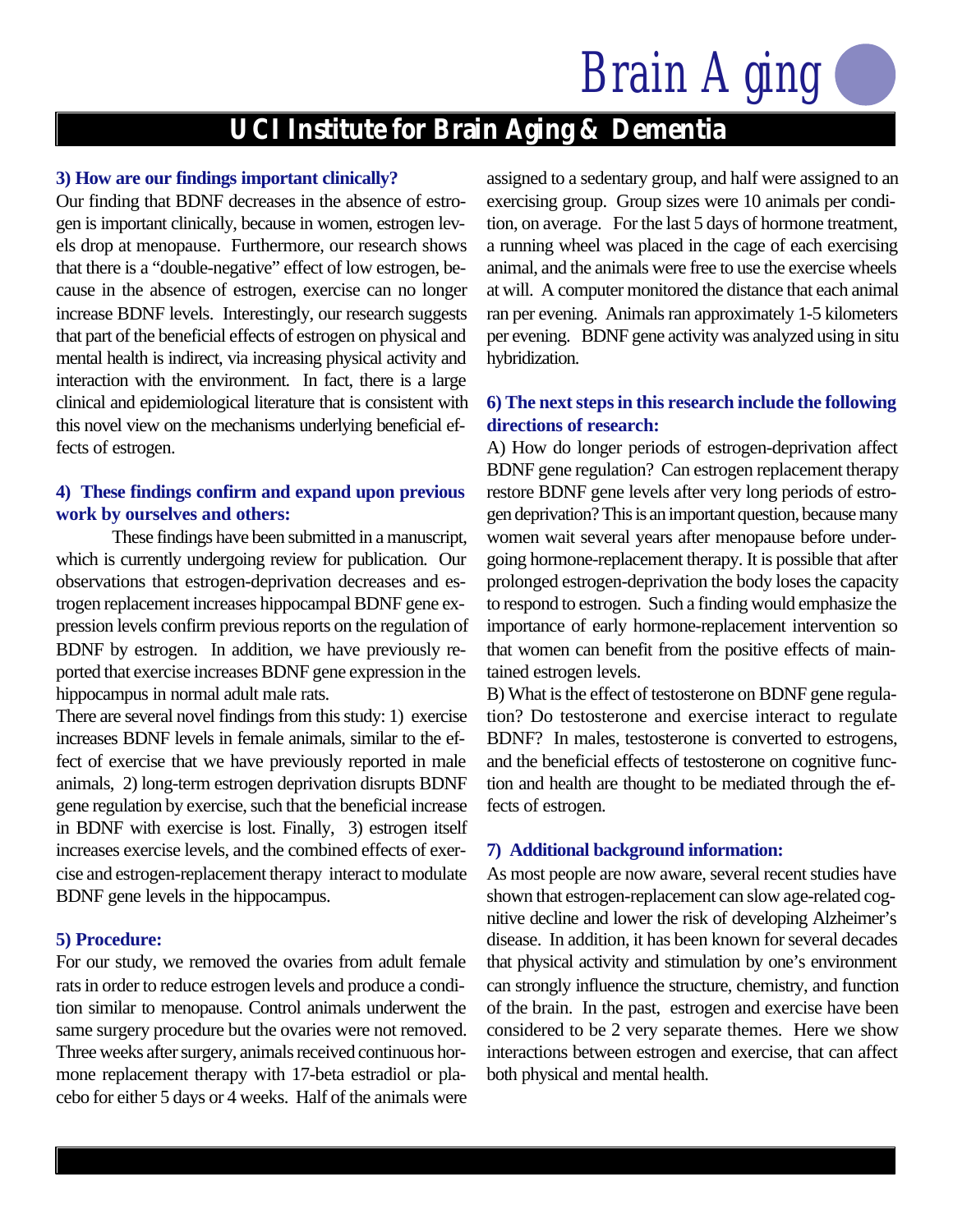

### **UCI Institute for Brain Aging & Dementia UCI Institute for Brain Aging & Dementia**

# *Eichenberg*

This past year, the Institute for<br>Brain Aging received a<br>personal check from Robert Brain Aging received a personal check from Robert (Bob) and LaDorna Eichenberg. The Eichenbergs had previously contributed to the local Alzheimer's Association, but when they learned about the research going on at the Institute, they wanted to give a direct donation which could help to directly support research and free some of the Institute's scientists from spending time writing grants. We would like to take this opportunity to thank them for their generous donation and inspire our readers with a snapshot of their remarkable life story.

Bob and LaDorna met in school; night school at UC Irvine. Bob was taking a creative writing class on the GI bill back in 1974. LaDorna, a California native, had tried to enroll in the same class several times before, but it was always full. That year she decided that she was getting in no matter what. She went early and sat in, even though the class was again over enrolled. When the first student dropped the class, LaDorna got the next seat and met Bob. They've been married now for 26 years, each with several children from previous marriages.

The Eichenbergs didn't start out with much; but over the years, with hard work, sacrifice, and a bit of luck, they built their own successful company "Ellison Educational Equipment, Inc". Bob and LaDorna started Ellison in

## **DONOR SPOTLIGHT** *Robert and LaDorna*

1977 as a small idea in their 2-bedroom, 410 square foot apartment. Ellison has now grown to employ over 150 people and occupy a 132,000 square foot warehouse.

Ellison started with an idea of LaDorna's. While teaching art in the Tustin School district, she noticed a teacher cutting out 200 constructionpaper shamrocks for a class project. The teacher's hands were bleeding and there were still 200 more shamrocks to cut. LaDorna thought a cookie cutter could do a better job and told her husband, Bob, her idea. Together, they co-invented and patented the "Ellison Letter Machine" and formed their small company.

Bob was an administrative aid to then California State senator James



**their original Ellison Machine**

Whetmore. Senator Whetmore had just retired, and Bob was unemployed. Bob spent two years developing

the concept, building prototypes, and selling the first machines while supported by LaDorna's teacher salary. When LaDorna lost her job to cutbacks in the arts, she joined Bob and took their machines to small trade shows up and down the California coast. When they demonstrated the Ellison Letter Machine at a single national teacher supply show, sales really took off. Today, Ellison employs international representatives, exhibits at more than 100 shows a year, and sells letter and art cutting machines to schools and craft centers. They even have their own website www.ellison.com. And the business has grown into a family affair. Not only is LaDorna's daughter the President of Ellison, but company policy is to celebrate each employee's birthday and provide a paid day off for employee's to get their US citizenship.

The Eichenbergs have never sought publicity for their charitable works. They agreed to allow us to tell their story in the hopes that it would motivate others who are well off to recognize their obligation to contribute to society in whatever way they can. Bob and LaDorna Eichenberg feel very fortunate and quoted Luke 12:48 as one reason they donated to the Institute for Brain Aging and Dementia. "For unto whomsoever much is **The Eichenberg's showing** the Fortuno whomsoever much is<br>existent required." **The much required." The Eichenberg of the Showing** siven, of him shall be much required."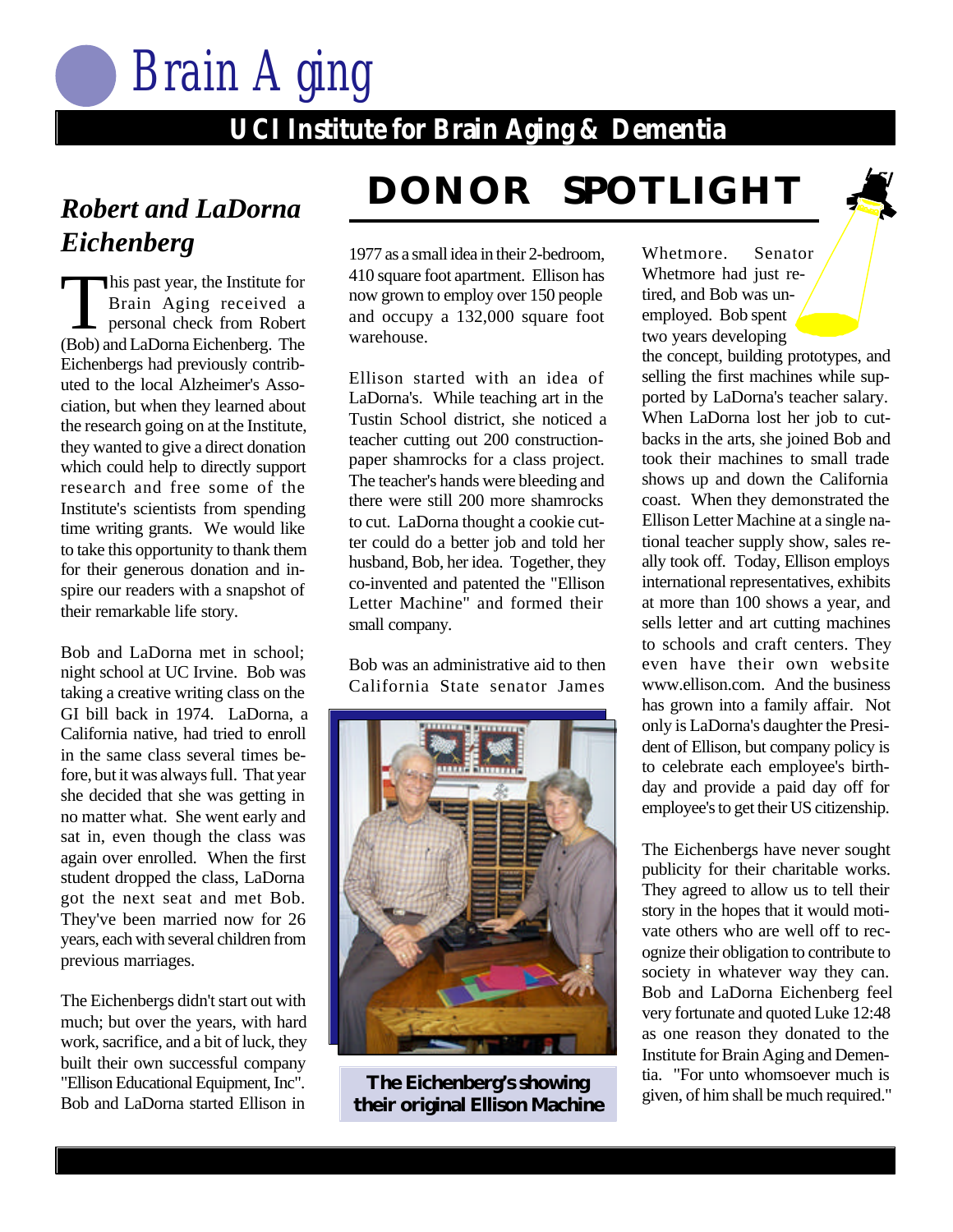### **UCI Institute for Brain Aging & Dementia**

## **DONORS**

Jean & Silvia Berchtold Rolando Bhaga Alan & Gail Borsari Ann W. Bryan Cheryl & James Caldwell Warren E. Crain Elena G. Delacuadra Eastham Harry & Juanita Edmisten Robert and LaDorna Eichenberg Albert & DorothyFabiano Sharon Fourre Anne Glazier Roberta Diane Glidden

Cynthia Grimes Gloria C. Hunter Otto & Emma Immenroth

Dorothy G. Johnson

Carol Mallonee Janie Morse Albert Nichols Earldine V. Olson Margaret S. Olson Patricia C. Olson Gloria H.Peary PipeVine, Inc. Gordon H. Platts Seymour & Marilyn Rabin Mickey Roberts R.W. & Marian Fay Rockwell Bonnie Schmieder United Nonprofit Organizations University of North Carolina Joyce Will James L. Yapp Barbara Zirinsky

#### **Memorials**

*In Memory of Evelyn Fritz* Larry & Sandra Asche Velma Gexeaux Family Kitze

Judy Leeper Dale & Ellen Liefer N.A. Schuman

*In Memory of Dr. McCleery Glazier* B. Ellen Stroube

*In Memory of Lily Grasch* Aimee Wilson

*In Honor of Mark Kanter* Benjamin & Sydell Edelman



*In Memory of Millie Mendenhall* Bill Lolos

#### *In Memory of Jane O'Brien*

Credit Suisse Asset Management Adren & Christine Dickey Girish Reddy Michael Stephens

*In honor of Mr. & Mrs. Earl Rosenstein* Arthur & Rochelle Shapiro

*In Memory of Elizabeth Samstag* Alexander T. & Rose Mary Eaton John & Mary Frey Margaret Kelly Robert & Jacqueline MacFarlane Ethel S. Williams Elizabeth Samstag

*In Memory of Mitchell Slayman* Harold & Sandra Price

*In Memory of Charles "Ben" Sloan*

Irvin & Arline Baptist

*In Memory of Margaret Thompson* Yvonne Hall

*In Memory of Jack S. Tracy, M.D.* John & Rosemary Bentley D.E. & C.A. Gilliland James B. Kuhn E. Wesley & Shirley Stafford David & Cindy Stevens Lorrean D. Tracy John & Nona Vincent Jean & Whit Whitmore

*In Honor of Tom & Joyce Tucker* Seymour & Marilyn Rabin

#### *"Kawas" Continued from Page 1*

Her study on the use of anti-inflammatories has been a cornerstone in the field and provided much of the support for the hypothesis that brain inflammatory mechanisms are one of the key factors contributing to disease onset and progression.

 Dr. Kawas also published the first prospective study that estrogen replacement therapy reduces the risk for developing Alzheimer's disease. The relative risk of AD in estrogen users as compared to non-users was a startling half, after adjusting for education, indicating a greatly reduced risk for woman who had reported the use the estrogen. These studies have provided important justification for various multi-center trials of anti-inflammatory and estrogen based treatments.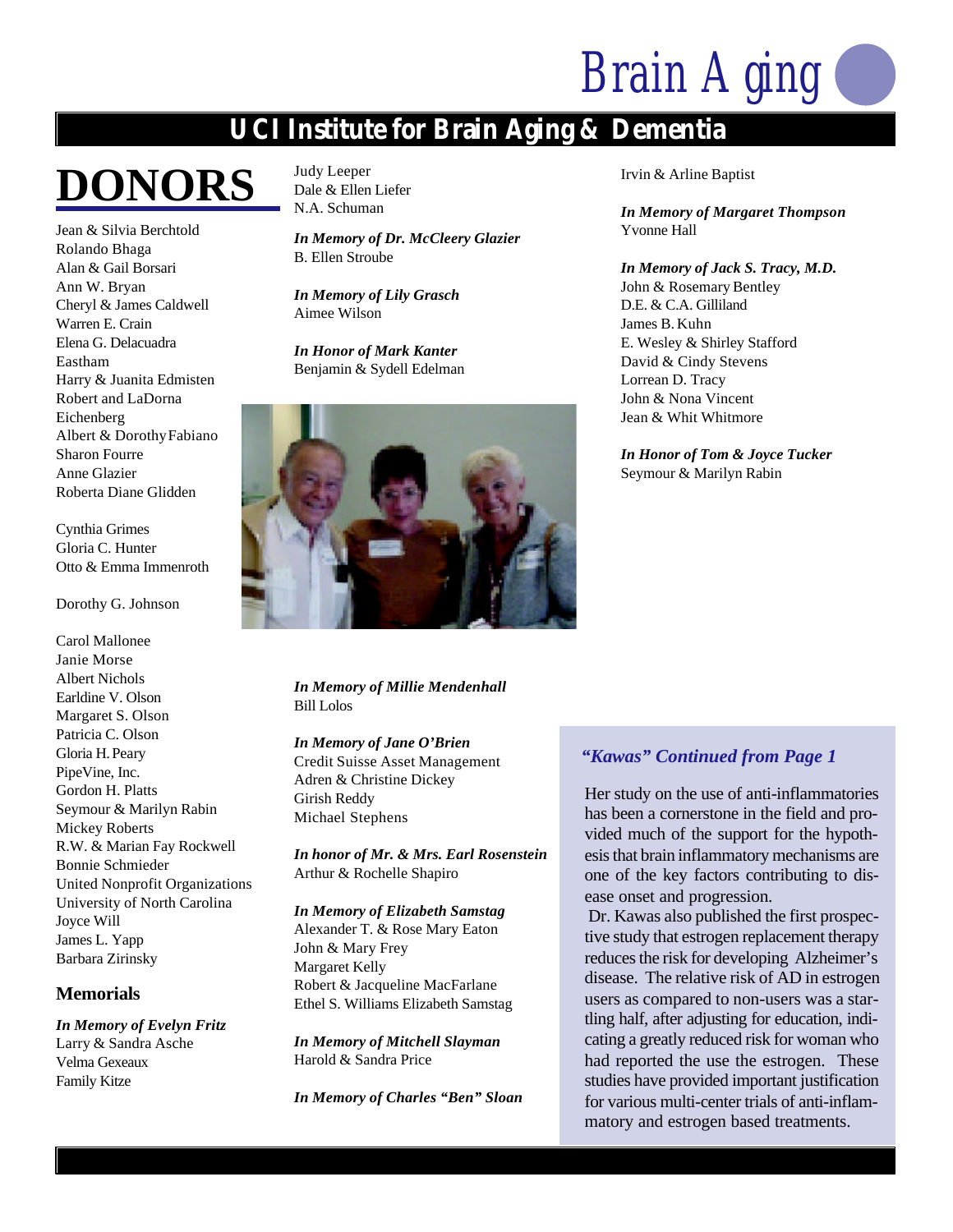

**UCI Institute for Brain Aging & Dementia**

### **UCI Institute for Brain Aging & Dementia Memory Walk Team 2000**



## **465 Walkers Join the BIG RED Team!** ...to raise awareness and funds for the

Alzheimer's Association of Orange County

An enormous "Thank You!" goes out to the hundreds of walkers who participated in the UCI Memory Walk Team in 2000! For the fifth consecutive year UCI had the most walkers and raised the most donations for a non-profit organization! The UCI Big Red



Team raised more than \$16,000 in funds that will benefit the local Alzheimer's Association that offers free services to patients and families in Orange County. More than 6,000 walkers participated and total raised funds exceeded \$418,000!!!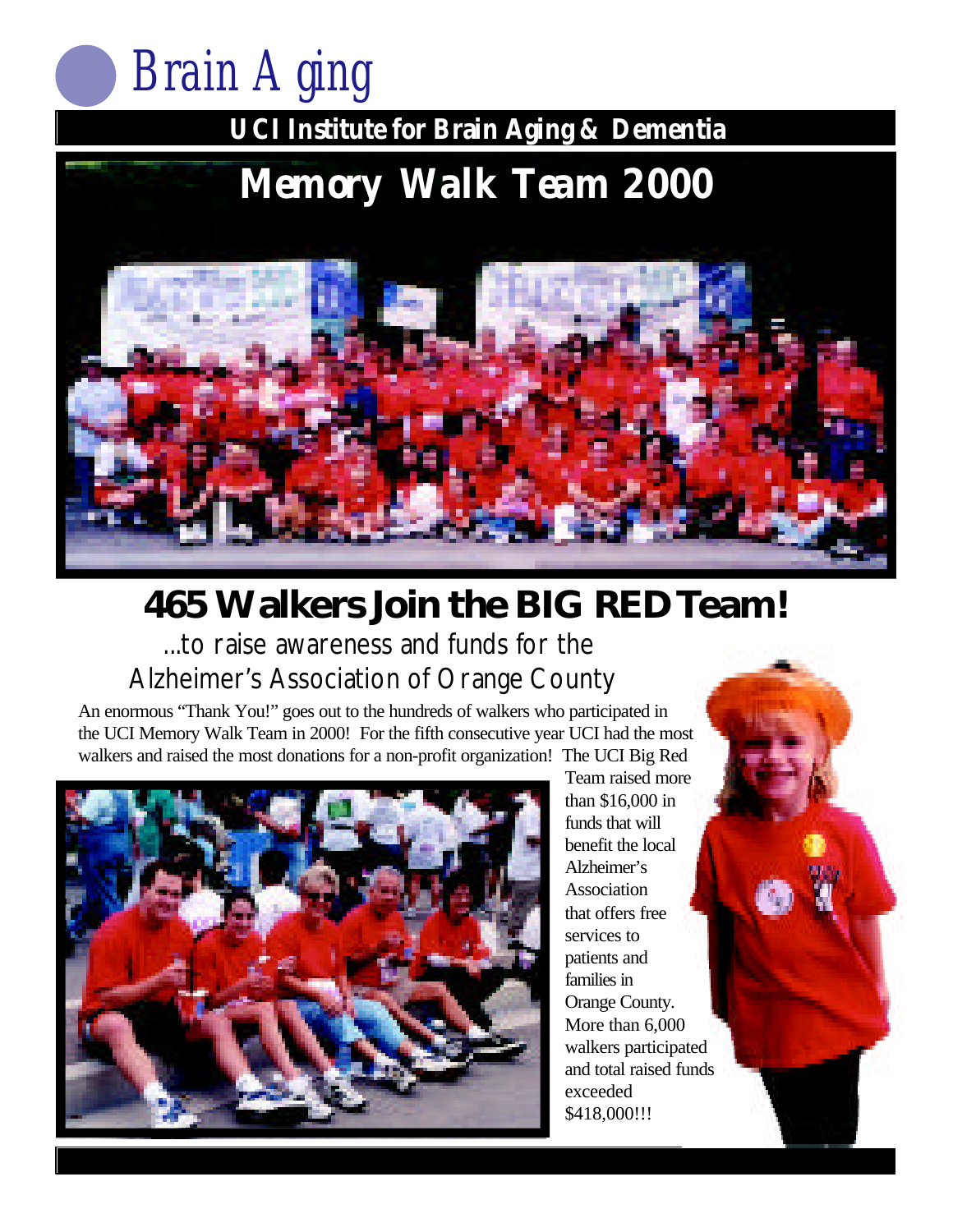### **UCI Institute for Brain Aging & Dementia**



## **2001 Family Education Series**

**Featuring: Cordula Dick-Muehlke, Ph.D.**

| <b>Alzheimer's Disease, Lewy Body, FTD:</b><br>Differences in Symptoms & Care |
|-------------------------------------------------------------------------------|
| <b>Communicating with Patients</b>                                            |
| <b>September 11 Early Stage Issues</b>                                        |
|                                                                               |

**December 4 How to be a Healthy Caregiver**

Workshops are free of charge, but seating is limited so please R.S.V.P. at 949-824-2382. All lectures will take place at the University Club on the UCI campus from 5:00-6:30pm. Beat the traffic and join us for refreshments from 4:30-5:00pm.

**Concerned about Memory Loss for yourself or a loved one?**

**Please call us for information on specialized assessment and treatment services (949)824-2382 or visit our website at:**

**www.ad.uci.edu.**



**Alzheimer's Disease Research Center of California at the UCI Institute for Brain Aging & Dementia 1100 Gottschalk Medical Plaza Irvine, CA 92697-4285**

> *For information and appointments, please call: 949-824-2382*

> > **Carl W. Cotman, Ph.D.** Program Director

Ruth Mulnard, R.N., D.N.Sc. Associate Director of Administration Claudia Kawas, M.D., Chief Neurologist, Associate Director of Clinical Science Arnold Starr, M.D., Neurologist Malcolm B. Dick, Ph.D., Neuropsychologist Patrick Kesslak, Ph.D., Neuropsychologist Cordula Dick-Muehlke, Ph.D., Clinical Psychologist Shirley Sriyordsa, Patient Care Coordinator Libby Taylor, Clinic Support Catherine Ortiz, R.N., M.S.N., G.N.P., Clinical Trials Coordinator Hyunmie Kim, R.N., M.S.N., G.N.P., Nurse Practitioner